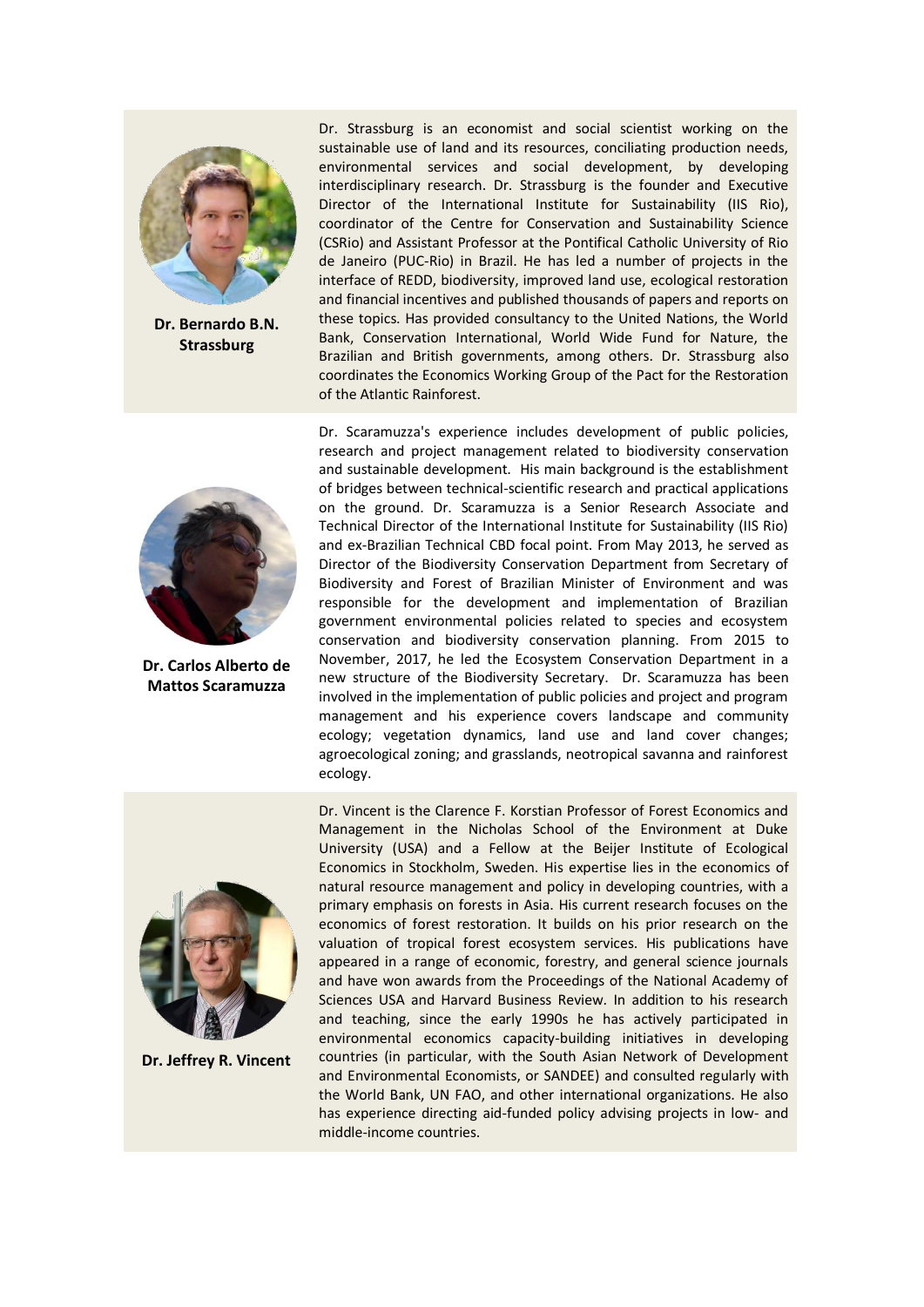

**Dr. Manuel Guariguata**

Dr. Guariguata is a tropical forest ecologist working on management for multiple goods and services of natural and restored forests, mainly from a biophysical perspective but also considering regulatory and normative aspects. He currently serves as the Principal Scientist on tropical forest ecology and forest management for production and conservation at the Center for International Forestry Research (CIFOR), leading CIFOR's Latin American Hub in Lima, Peru. Before joining CIFOR in 2006, Dr. Guariguata was Program Officer at the Secretariat of the Convention on Biological Diversity where he facilitated intergovernmental dialogue on forest biodiversity and climate change. Dr. Guariguata is the author of several publications mostly about forest certification, forest-based ecosystem services, forestry and climate change, participatory monitoring, forest ecology and silviculture, and forest restoration.



**Dr. Morena Mills**



**Dr. Renato Crouzeilles**

Dr. Mills is Reader in Environmental Social Sciences at Imperial College London (UK) working on applied biodiversity conservation problems and interested in improving policy that impacts the persistence of species and people's wellbeing. Her research projects and publications span both marine and terrestrial systems, at global and local scales. For example, at a global scale, she investigates how and why resource management and conservation initiatives spread around the world. At a local scale, she investigates how policies aimed at conserving and restoring biodiversity in the Brazilian Atlantic Forest and coast can be improved.

Dr. Crouzeilles is an ecologist with experience in landscape restoration and ecology, spatial optimisation planning and capacity bulding. His aim is to inform and support environmental decision making through systematic spatial planning. He is currently Director and CEO of the International Institute for Sustainability Australia (IIS AU), Associate and Senior Manager at the International Institute for Sustainability (IIS Rio), and Assistant Professor in the Environmental Sciences Professional Master's program at the Veiga de Almeida University. Dr. Crouzeilles has led a number of projects and published several papers on forest landscape restoration and natural regeneration in tropical areas.



**Dr. Robin Chazdon**

Dr. Chazdon is an ecologist working on tropical forest ecology for more than 45 years. Recently retired from 28 years of teaching at the University of Connecticut, Dr. Chazdon served as the Executive Director of the Association for Tropical Biology and Conservation (ATBC) and Director of the NSF-funded Research Coordination Network PARTNERS (People and Reforestation in the Tropics). She is a Senior Research Associate with the International Institute of Sustainability (IIS Rio) in Brazil, Member of the International Institute for Sustainability Australia (IIS AU), Research Professor at the University of the Sunshine Coast in Queensland, Australia, and Senior Fellow with the World Resources Institute Global Restoration Initiative. Her work focuses on enhancing decision support tools, guidelines, and capacity for forest and landscape restoration and promoting natural regeneration in restoration planning. Dr. Chazdon is the author of several publications on the ecology, regeneration, restoration, and conservation of tropical forests, biodiversity conservation in agricultural landscapes.